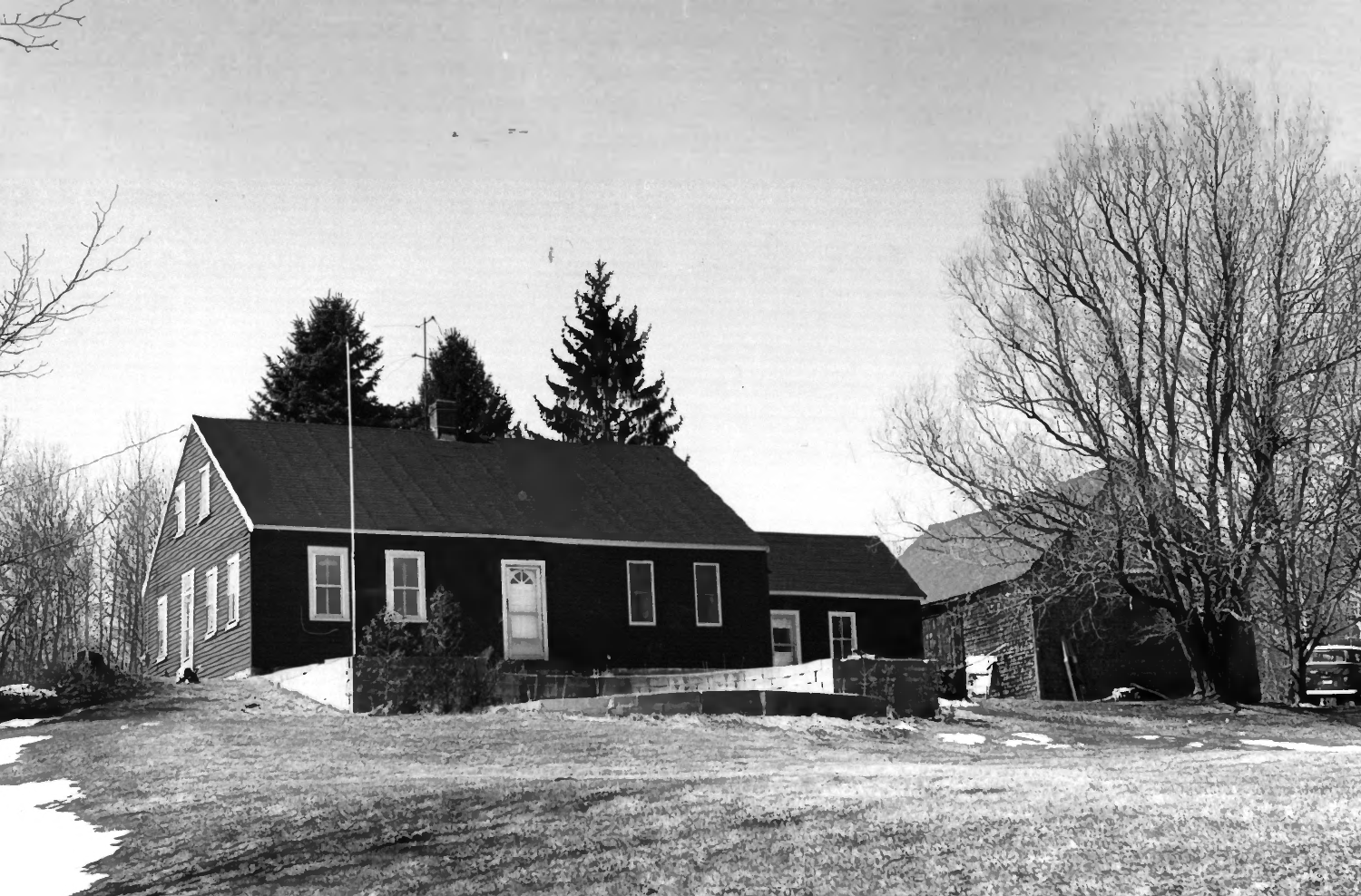Java, John, House

John Tarr House **CCD 9 9 1980**  29 Ferry Land rtD 6 Biddeford, York, Maine Frank A. Beard 12/79 Me. Historic Preservation Comm. View from E  $APR$  2 3 1980  $(1 of 7)$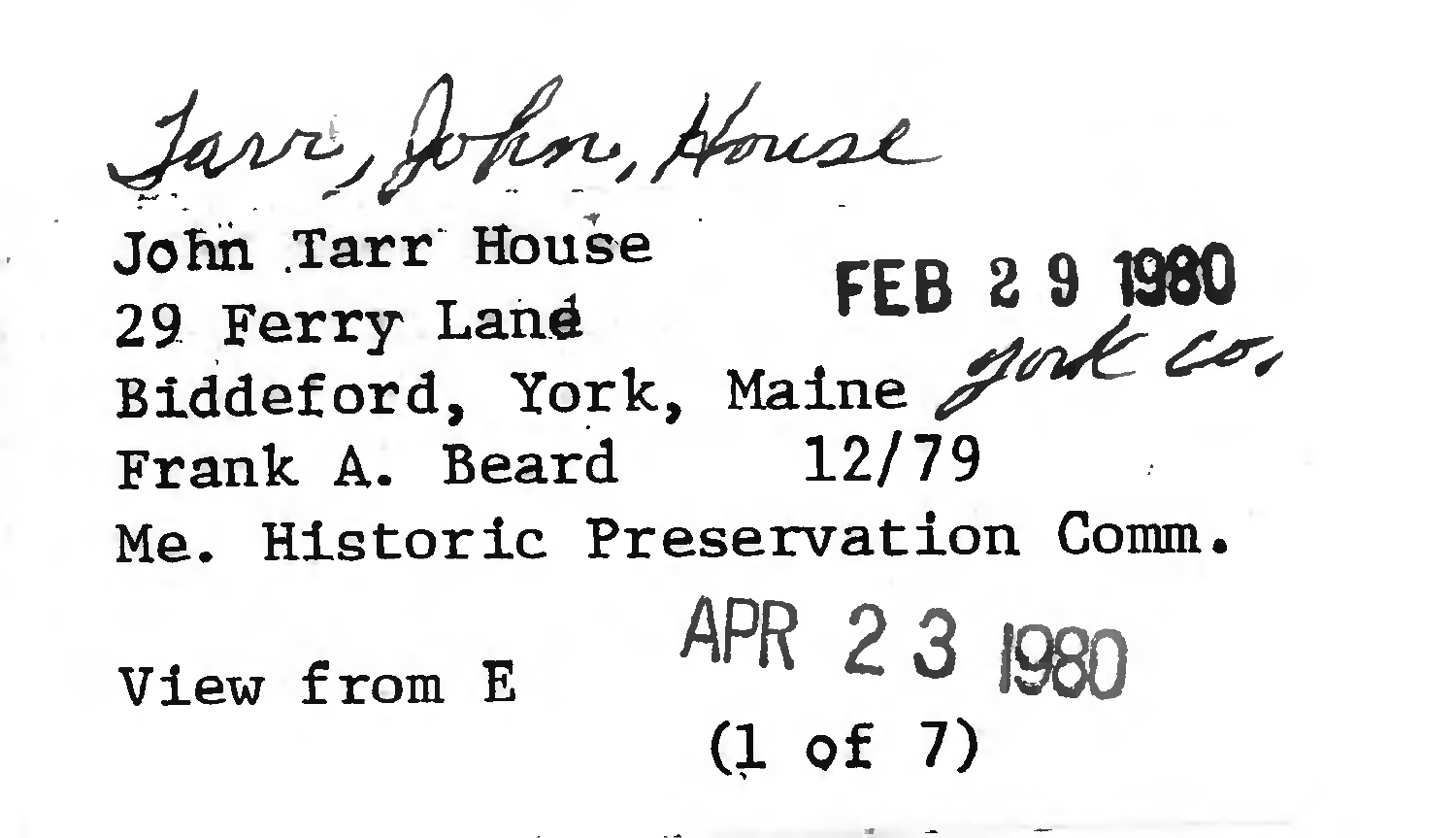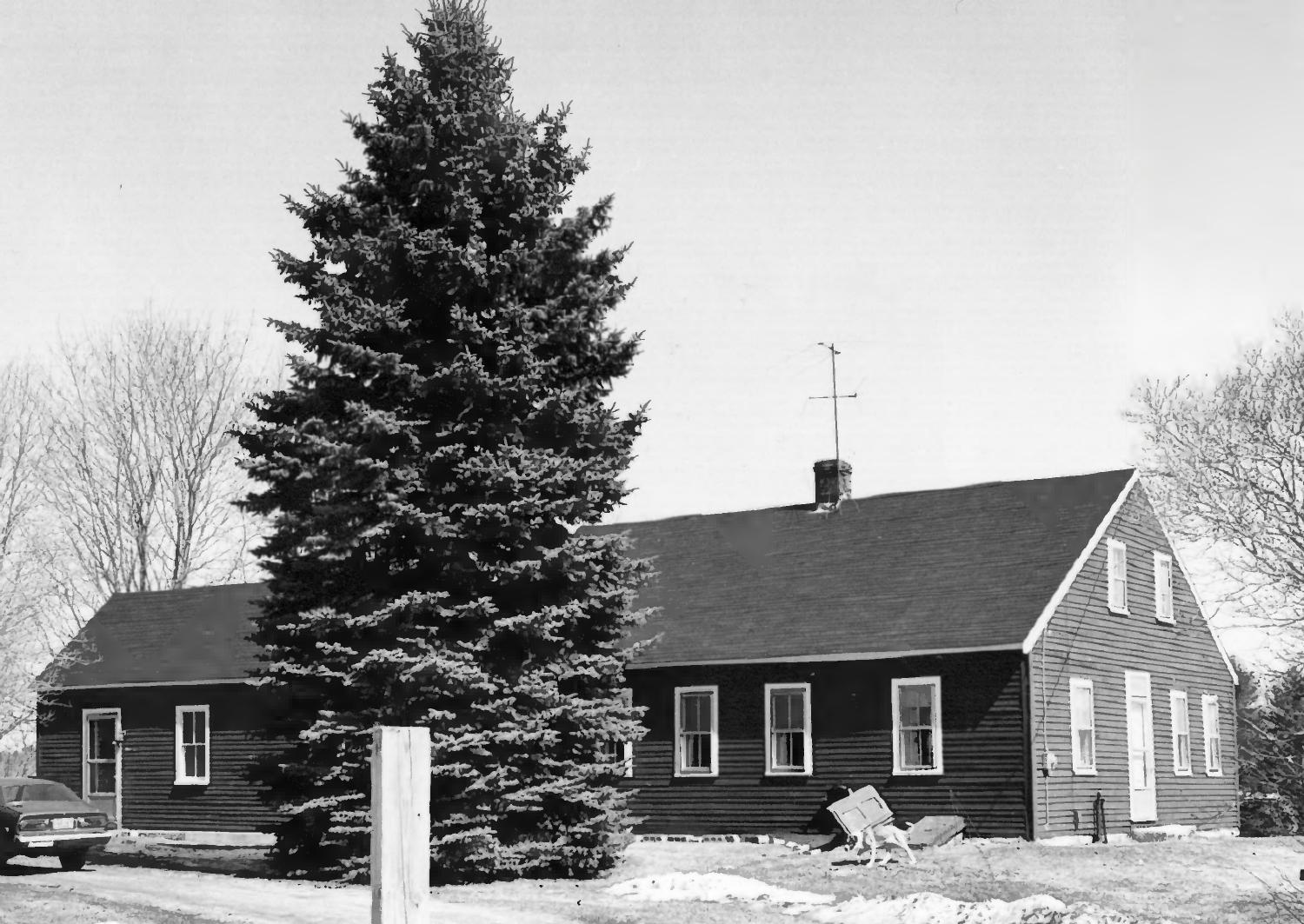Tarr, John, Hard

John Tarr House 29 Ferry Lane FEB Biddeford, York, Maine Frank A. Beard 12/79 Me. Historic Preservation Comm. View from  $SW$   $APR$  2 3 1980  $(2 of 7)$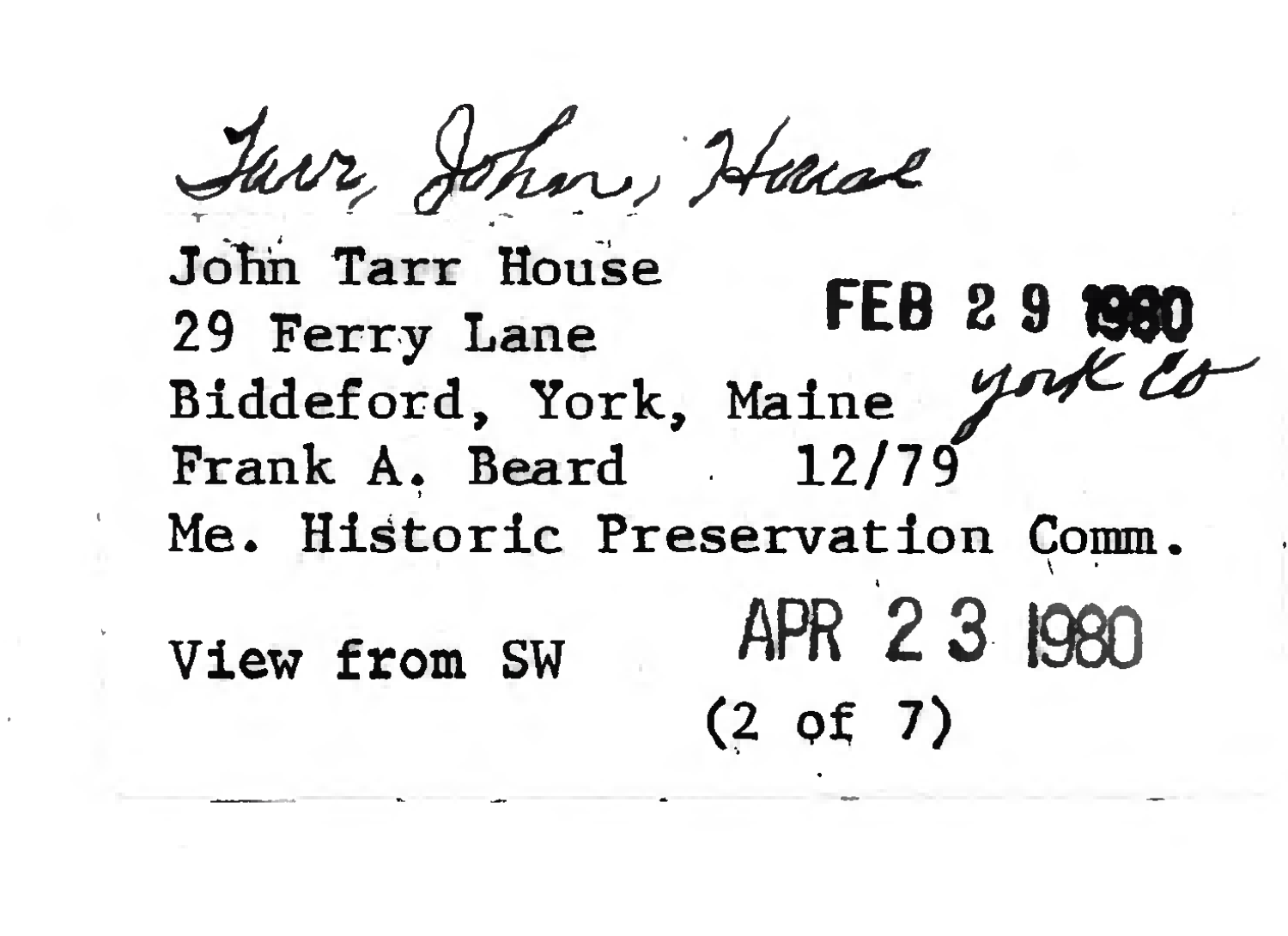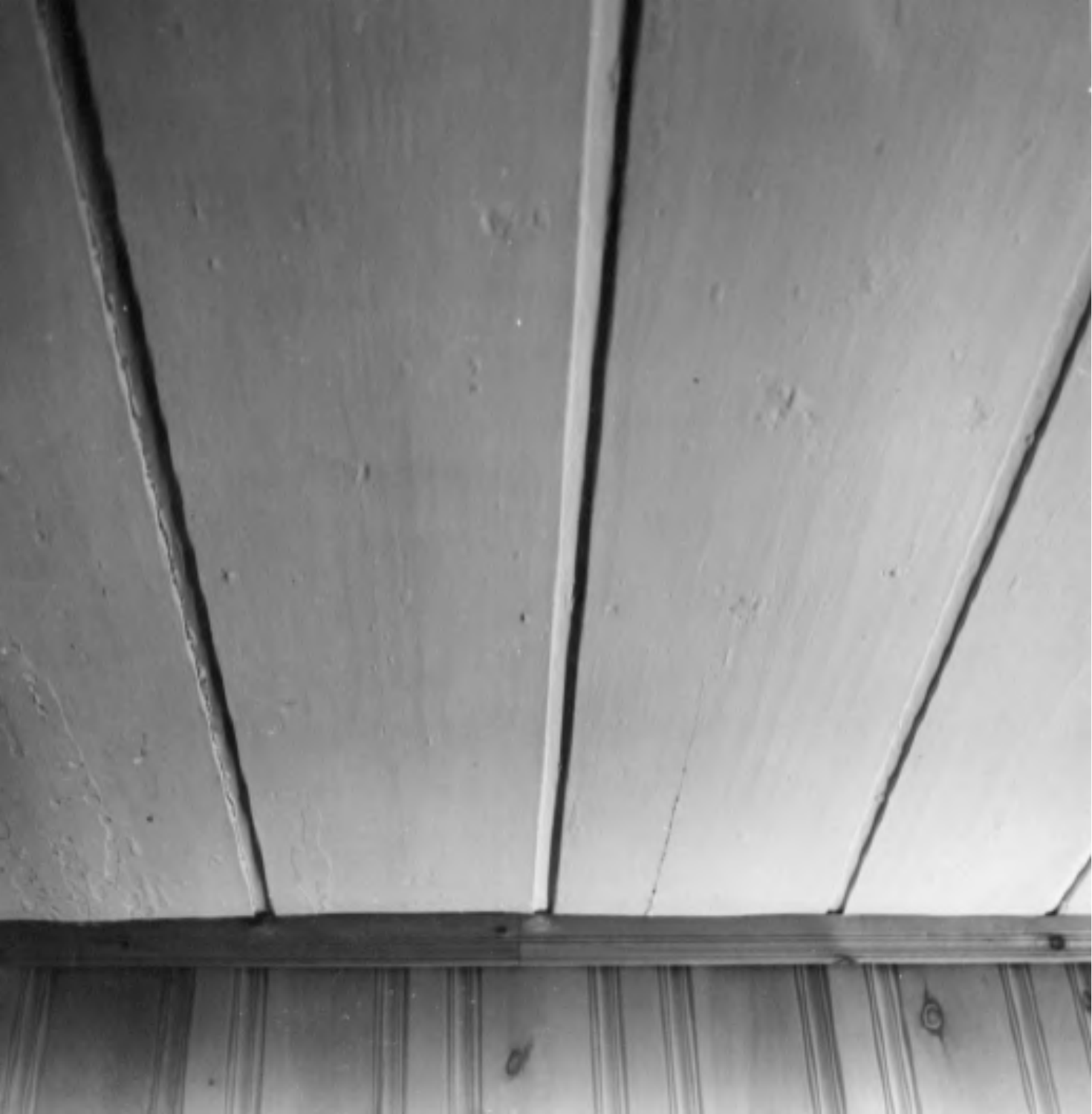*Jarr, John, House* FEB 29 1980 york co. 29 Ferry Lane Biddeford, York, Maine 12/79 Frank A. Beard Me. Historic Preservation Comm. Kitchen Ceiling Panelling  $(3 \text{ of } 7)$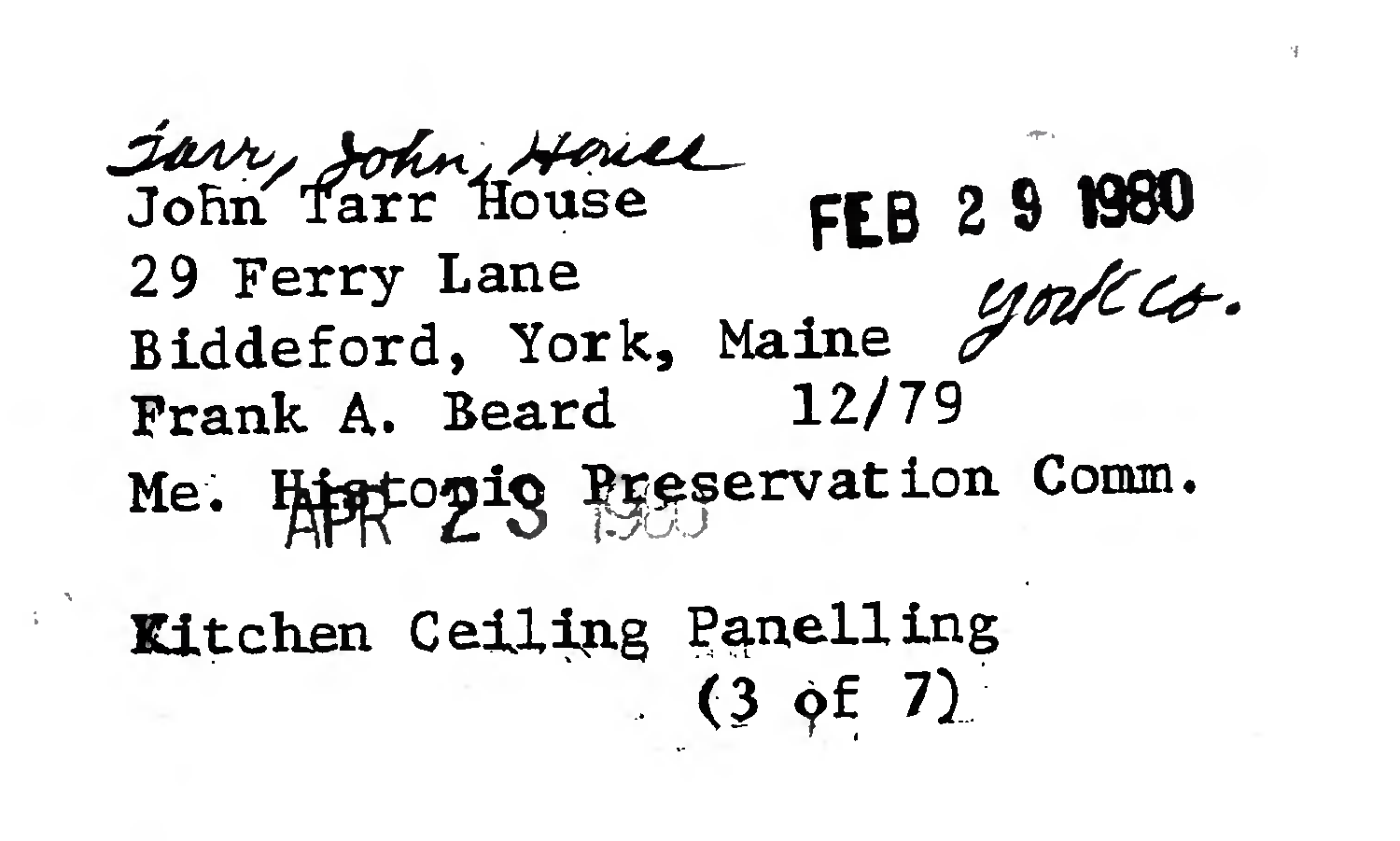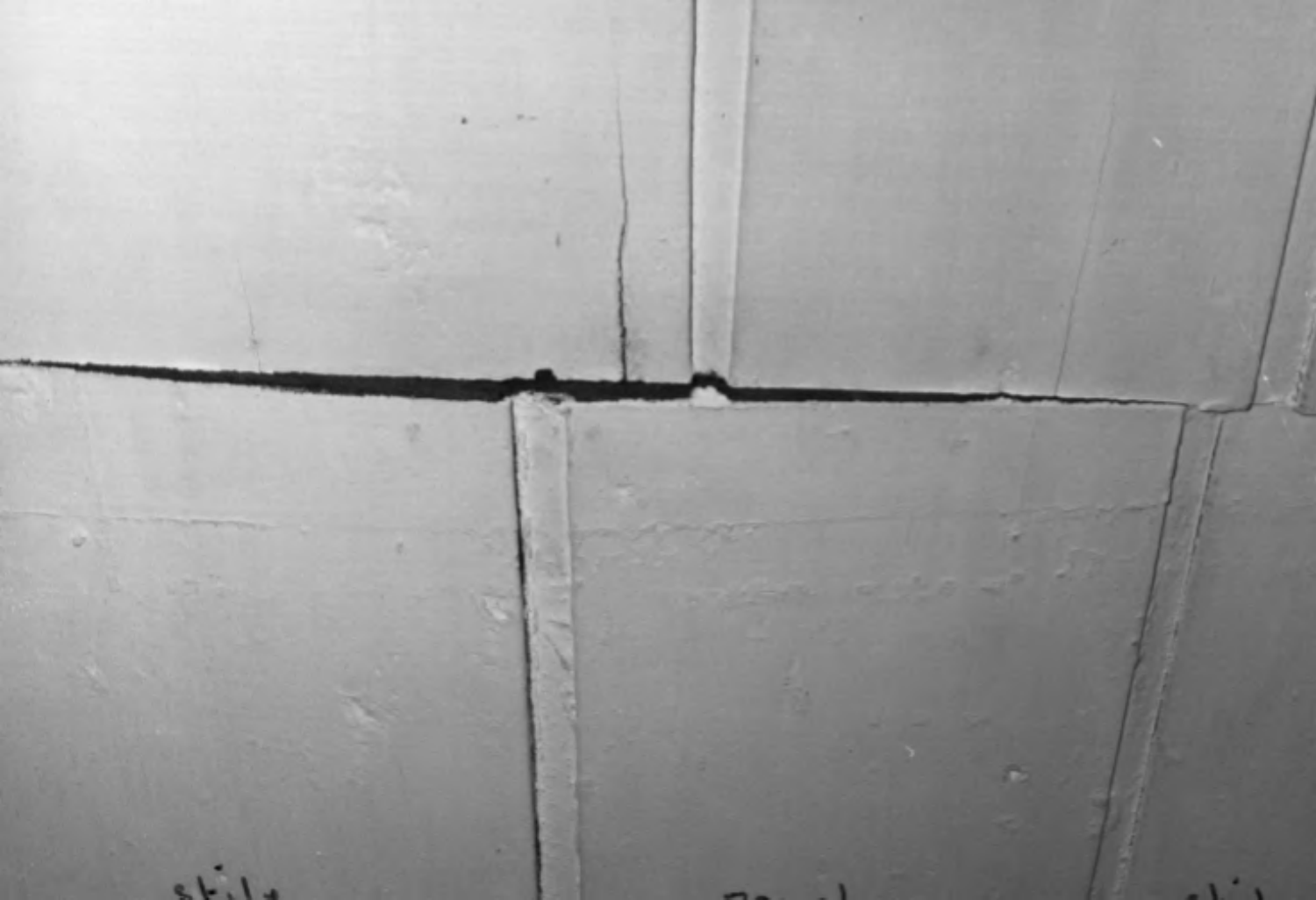Javy John House FEB 2 9 1980 29 Ferry Lane Biddeford, York, Maine york co.  $12/79$ Frank A. Beard Me. Historic Preservation Comm. APR 2 3 1980 Detail of Stile and Panel  $(4 of 7)$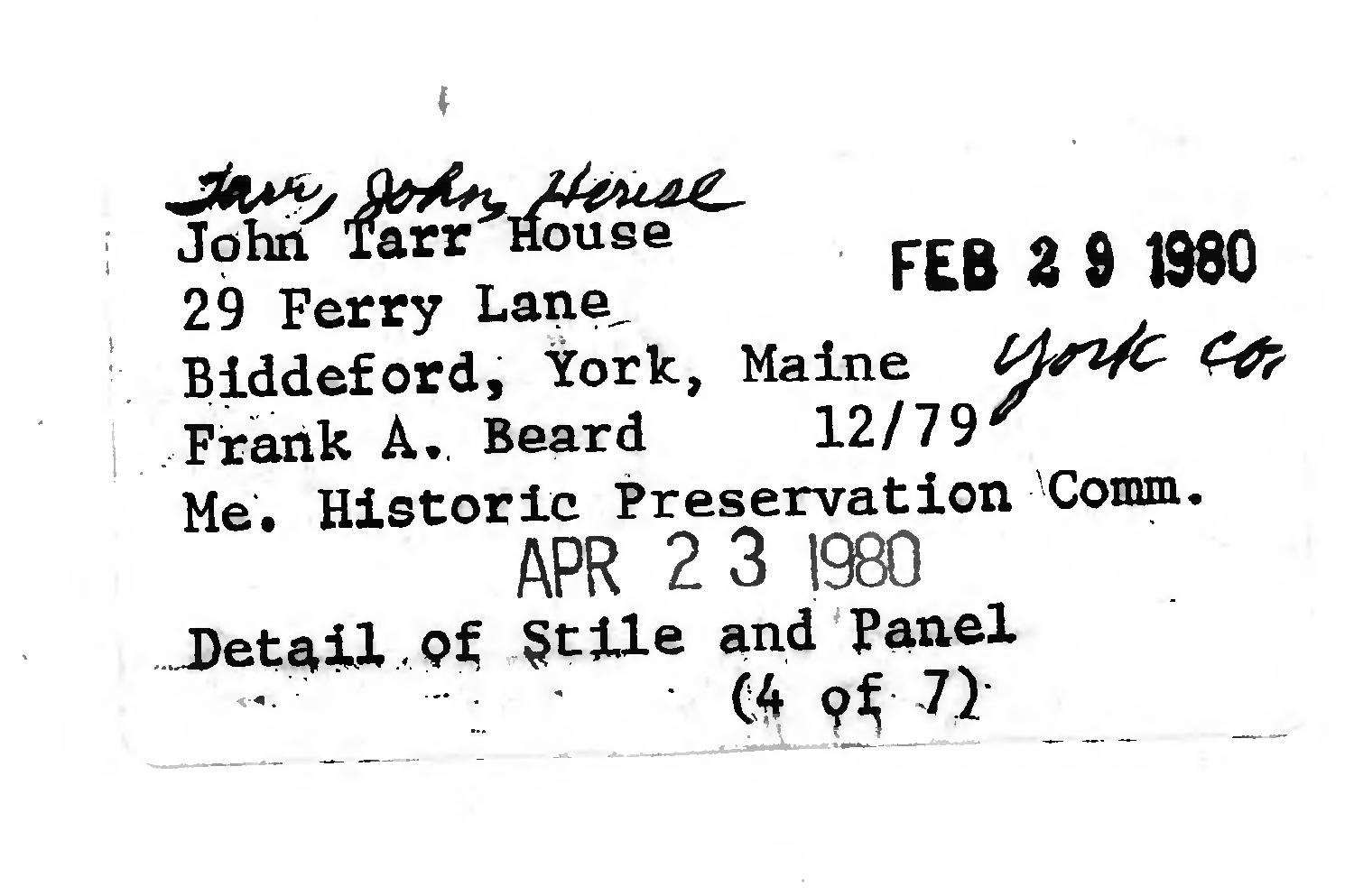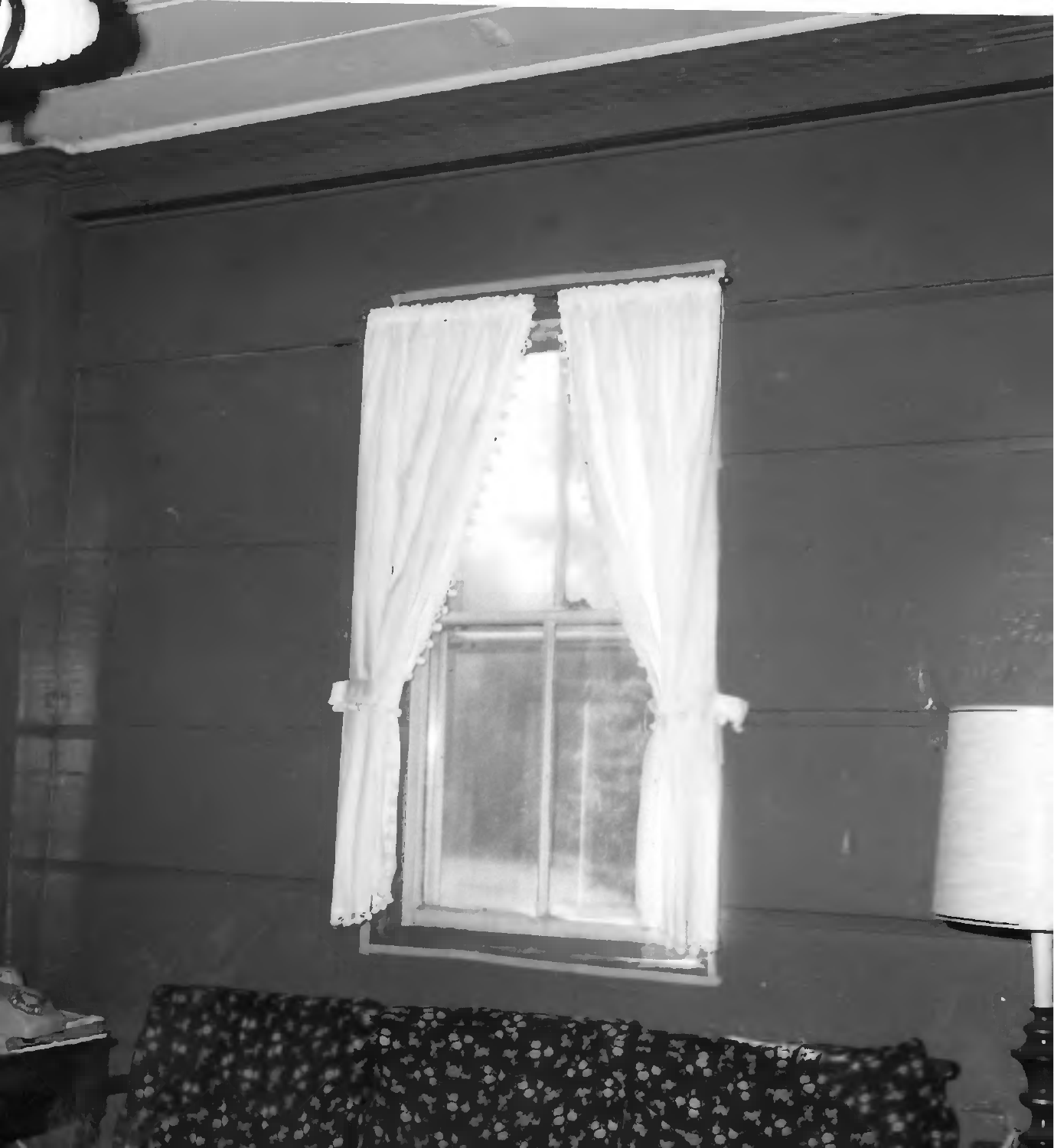Turr, John, House

John Tarr House FEB 29 1980 29 Ferry Lane Biddeford, York, Maine  $12/79 -$ Frank A. Beard Me, HillPRr & 3 riesprvation Comm.

Kitchen Wall Panelling  $(5 \text{ of } 7)$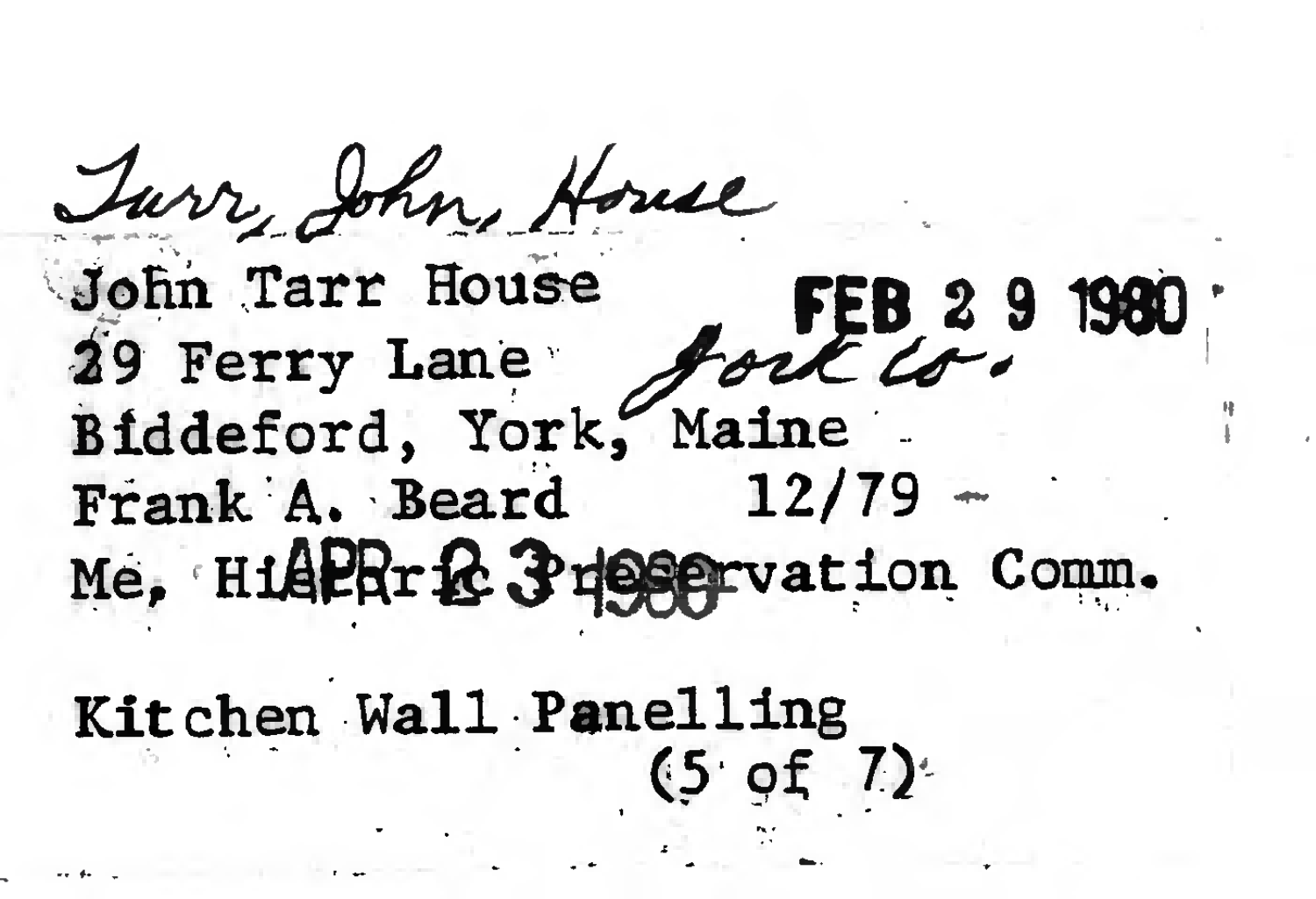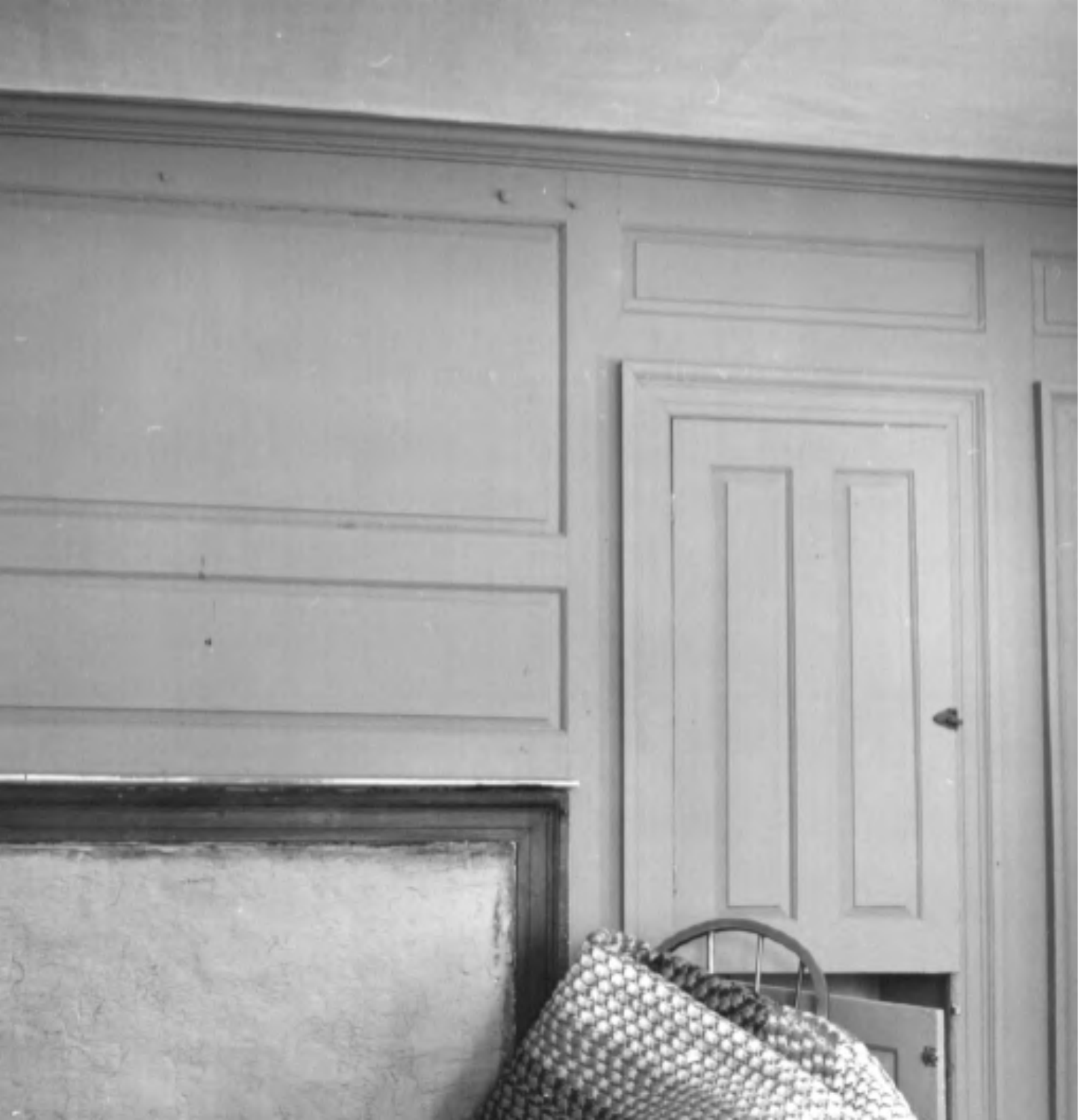Jarr, John, House

John Tarr House FEB 2 9 1980 29 Ferry Lane. Biddeford, York, Maine  $\mu$ <br>Frank A. Beard 12/79 Frank A. Beard Me. Historic Preservation Conm. APR 23 I960 SE Chamber Panneling  $(6$  of 7).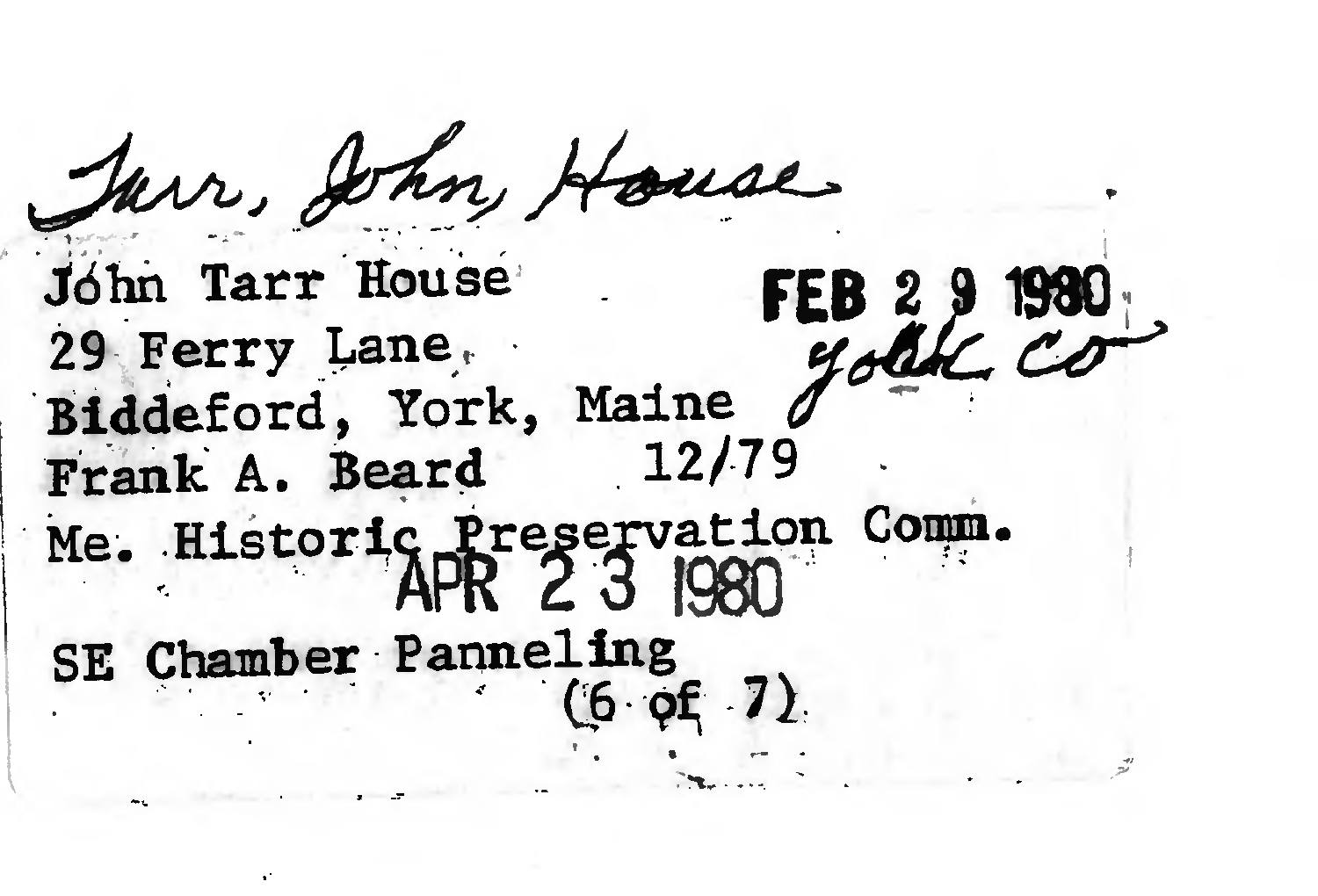